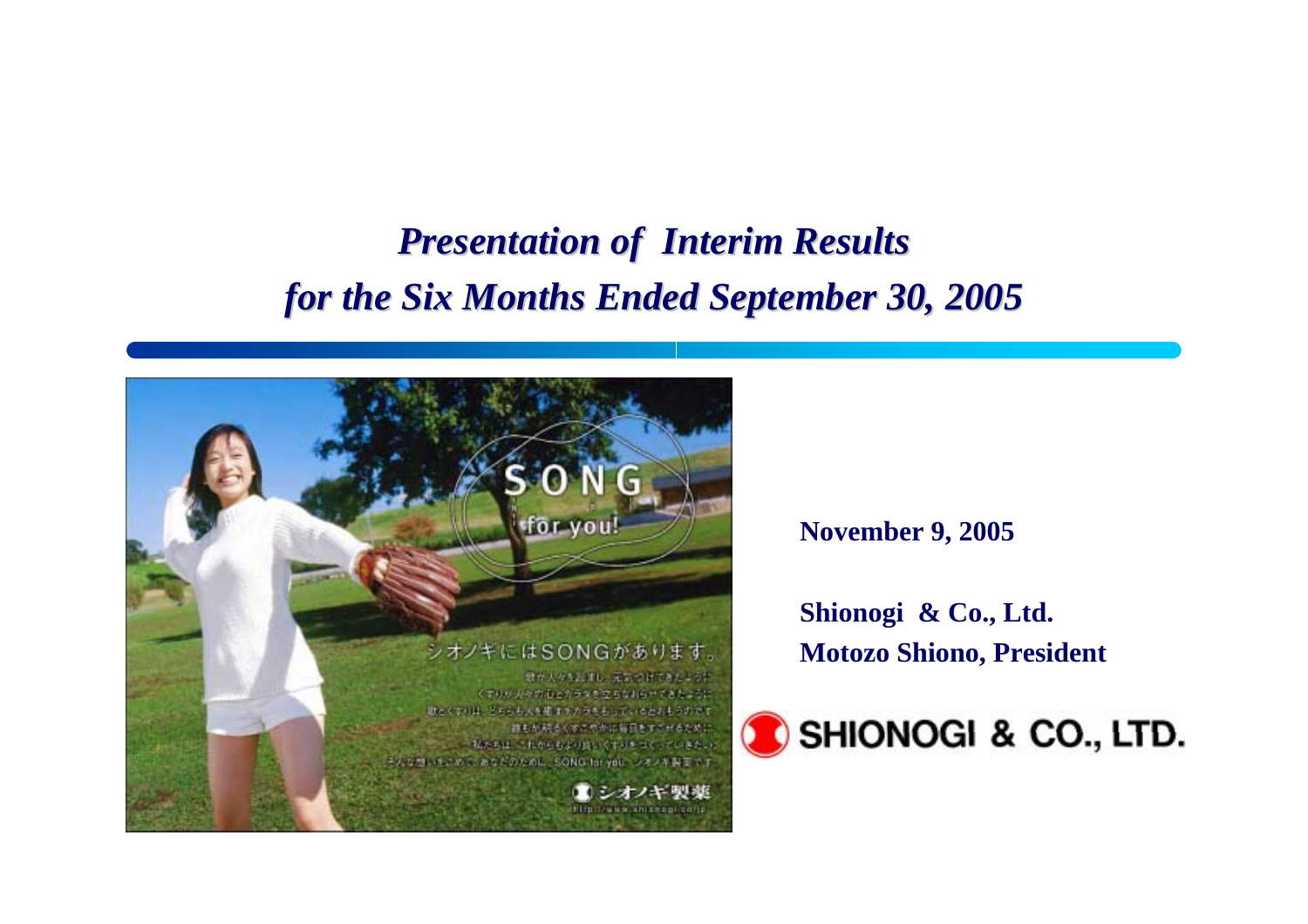

| <b>Outline of Interim Results for the Six Months Ended Sept. 30, 2005</b> | Page |
|---------------------------------------------------------------------------|------|
| • Financial results (Consolidated and Non-consolidated)                   |      |
| • Consolidated financial position and Cash flows                          |      |
| • Consolidated sales by segment                                           | 4    |
| • Consolidated Cost of sales, SG&A expenses and Operating income          | 5    |
| • Profit & Loss analysis. Effect on Operating income                      |      |
|                                                                           |      |
|                                                                           |      |

| <b>Forecast results for fiscal 2005</b>      |    |
|----------------------------------------------|----|
| • Transfer of capsule business               |    |
| • Forecast financial results for fiscal 2005 |    |
| • Forecast consolidated sales by segment     |    |
| • Forecast consolidated Operating income     | 10 |
| • Dividend policy                            |    |
|                                              |    |

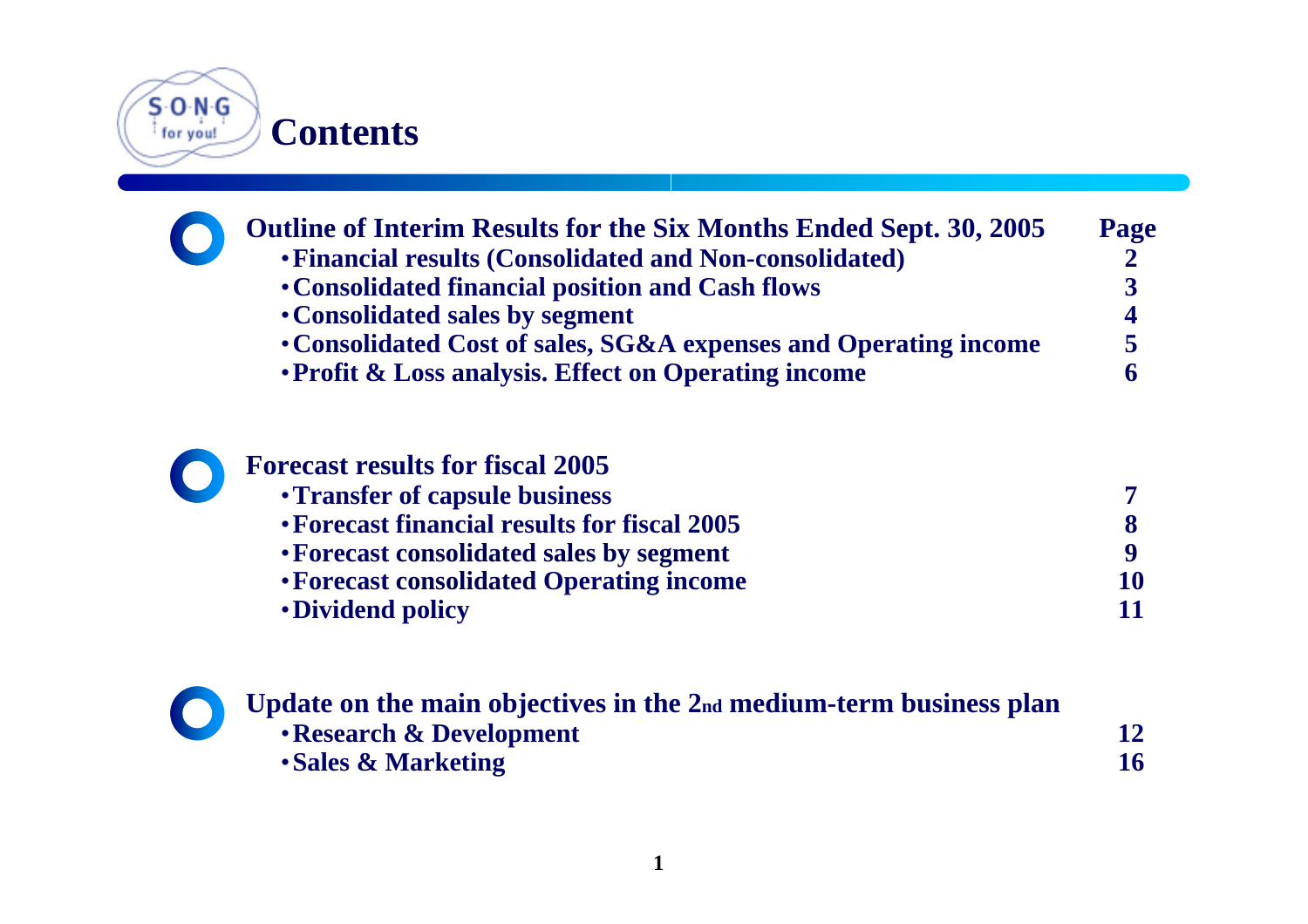

|                                      |                                  |                                  | (Billions of yen)              |
|--------------------------------------|----------------------------------|----------------------------------|--------------------------------|
| $\langle$ Consolidated $\rangle$     | Apr. 1, 2005 -<br>Sept. 30, 2005 | Apr. 1, 2004 -<br>Sept. 30, 2004 | $\frac{0}{0}$<br><b>Change</b> |
| <b>Sales</b>                         | 96.8                             | 95.3                             | 1.6                            |
| <b>Operating income</b>              | 12.1                             | 10.3                             | 17.5                           |
| <b>Ordinary income</b>               | 12.3                             | <b>10.1</b>                      | 21.3                           |
| <b>Net income</b>                    | 8.3                              | 8.1                              | 2.3                            |
| $\langle$ Non-consolidated $\rangle$ |                                  |                                  |                                |
| <b>Sales</b>                         | 87.5                             | 85.4                             | 2.5                            |
| <b>Operating income</b>              | 10.4                             | 7.8                              | 33.2                           |
| <b>Ordinary income</b>               | 11.8                             | 8.4                              | 40.1                           |
| <b>Net income</b>                    | 8.4                              | 7.0                              | 19.5                           |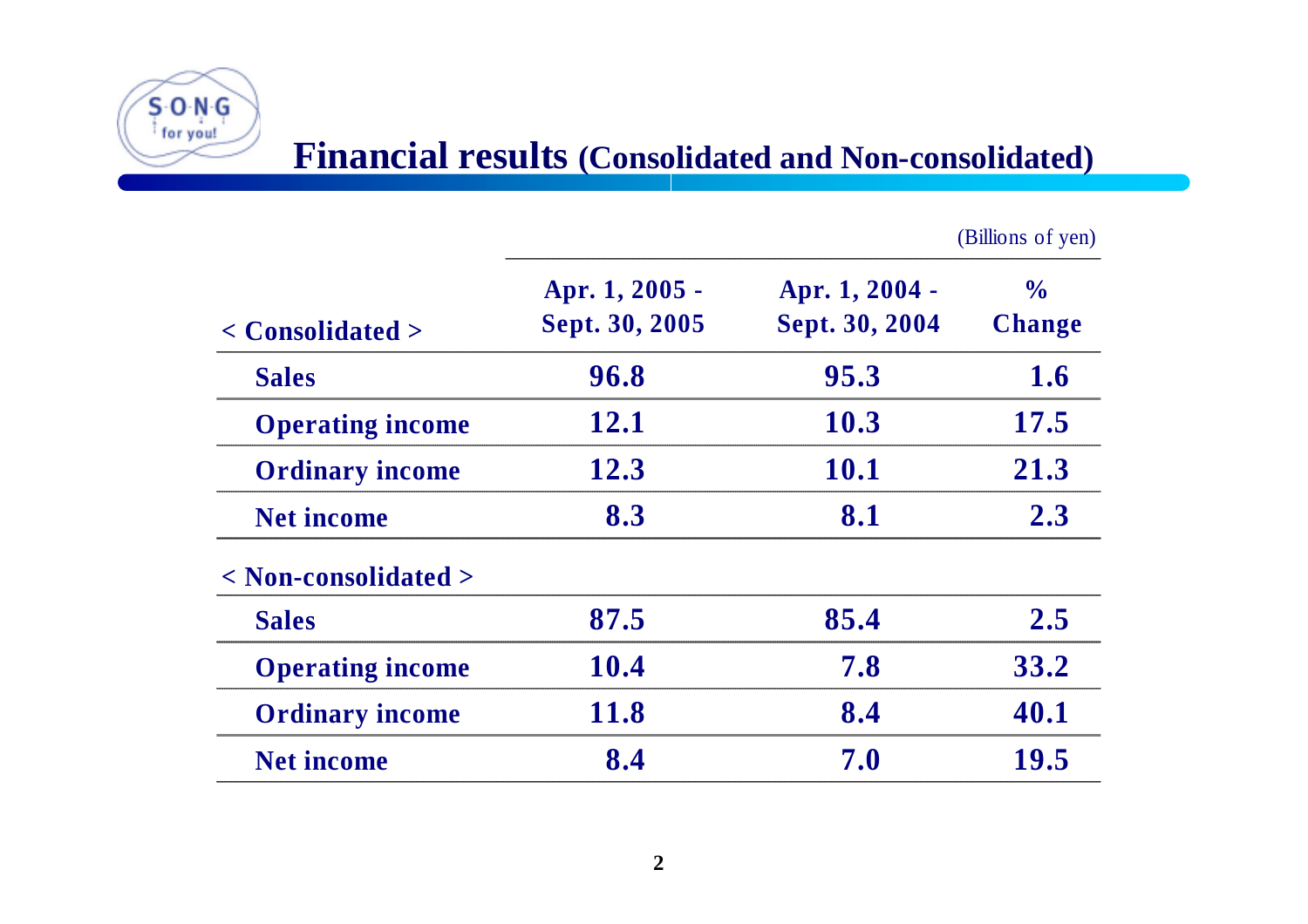

|                      |                     | (Billions of yen)                                              |
|----------------------|---------------------|----------------------------------------------------------------|
| At Sept. 30,<br>2005 | At Mar. 31,<br>2005 | Increase/<br><b>Decrease</b>                                   |
| 392.3                | 396.9               | (4.6)                                                          |
| 314.8                | 299.8               | <b>15.0</b>                                                    |
| $8.3\%$              | $75.5\%$            | $+4.8\%$                                                       |
| 924.33               | 879.79              | 44.54                                                          |
|                      |                     |                                                                |
| 8.5                  | 13.1                |                                                                |
| (1.2)                | (3.8)               |                                                                |
| (22.4)               | (2.6)               |                                                                |
| 80.8                 | 75.3                |                                                                |
|                      |                     | Apr. 1, 2005 - Apr. 1, 2004 -<br>Sept. 30, 2005 Sept. 30, 2004 |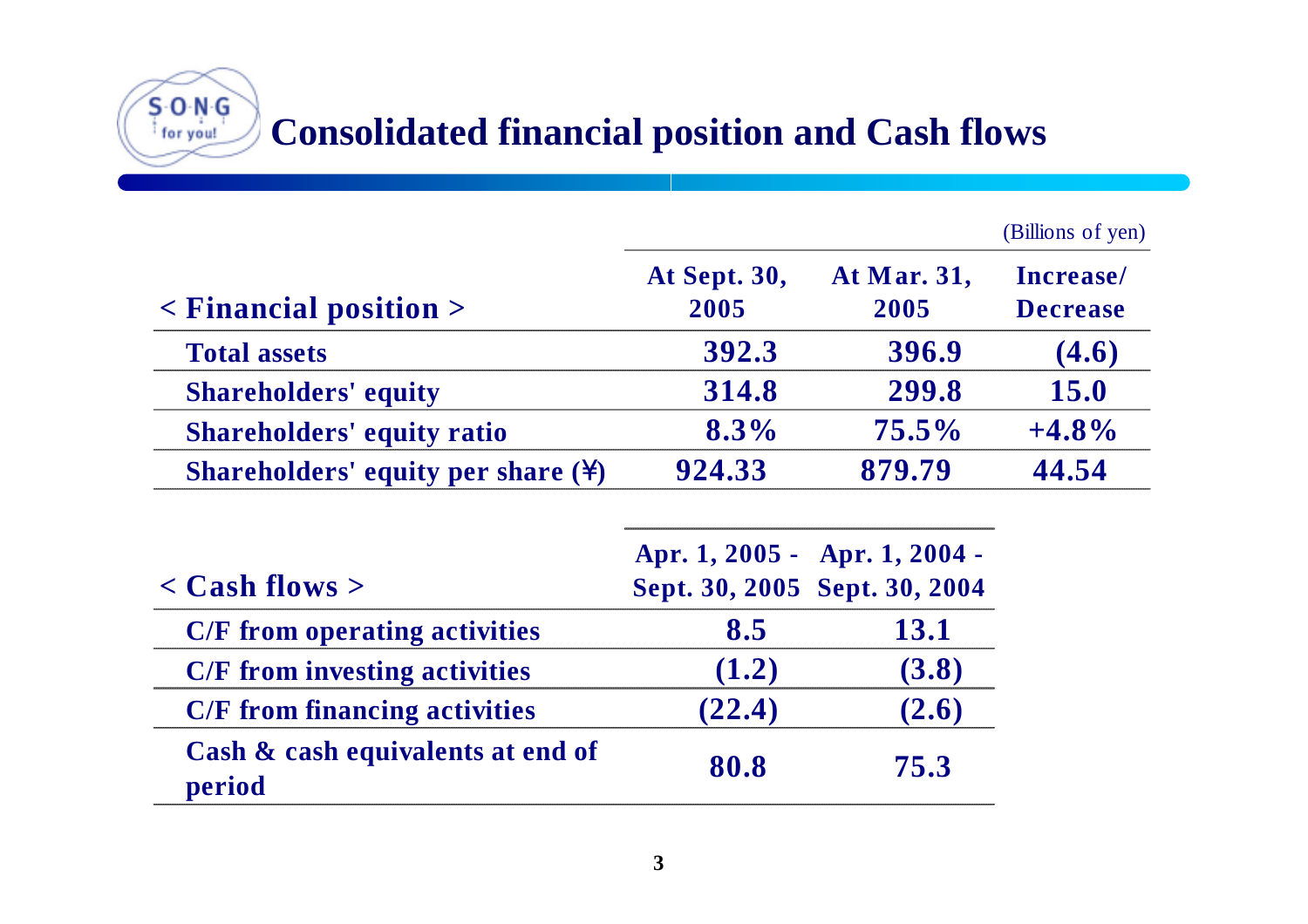**Consolidated sales by segment**

 $S$  O N  $G$ for you!

|                                   |                |                | (Billions of yen) |
|-----------------------------------|----------------|----------------|-------------------|
|                                   | Apr. 1, 2005 - | Apr. 1, 2004 - | $\frac{0}{0}$     |
|                                   | Sept. 30, 2005 | Sept. 30, 2004 | <b>Change</b>     |
| <b>Prescription drugs</b>         | 80.2           | 79.9           | 0.3               |
| <b>Flomox</b>                     | 15.1           | 14.3           | 6.2               |
| <b>Flumarin</b>                   | 8.7            | 9.0            | (2.9)             |
| <b>Vancomycin</b>                 | 8.2            | 8.4            | (1.9)             |
| <b>Immunace</b>                   | 5.3            | 5.4            | (0.9)             |
| <b>Claritin</b>                   | 3.3            | 2.4            | <b>33.8</b>       |
| Oxycontin                         | 2.0            | 1.2            | 65.2              |
| <b>MS Contin</b>                  | 2.0            | 3.2            | (39.2)            |
| <b>OTC</b> products               | 3.2            | 3.1            | 5.1               |
| <b>Diagnostics</b>                | 1.8            | 1.8            | (3.5)             |
| <b>Industrial property rights</b> | 4.1            | 2.3            | 80.3              |
| <b>Crestor</b>                    | 3.2            | 1.8            | 82.3              |
| <b>Capsule business</b>           | 6.1            | 5.9            | 2.4               |
| <b>Real estate &amp; others</b>   | 1.5            | 2.3            | (36.6)            |
| <b>Total</b>                      | 96.8           | 95.3           | 1.6               |

\*Sales of prescription drugs are shown on a non-consolidated basis.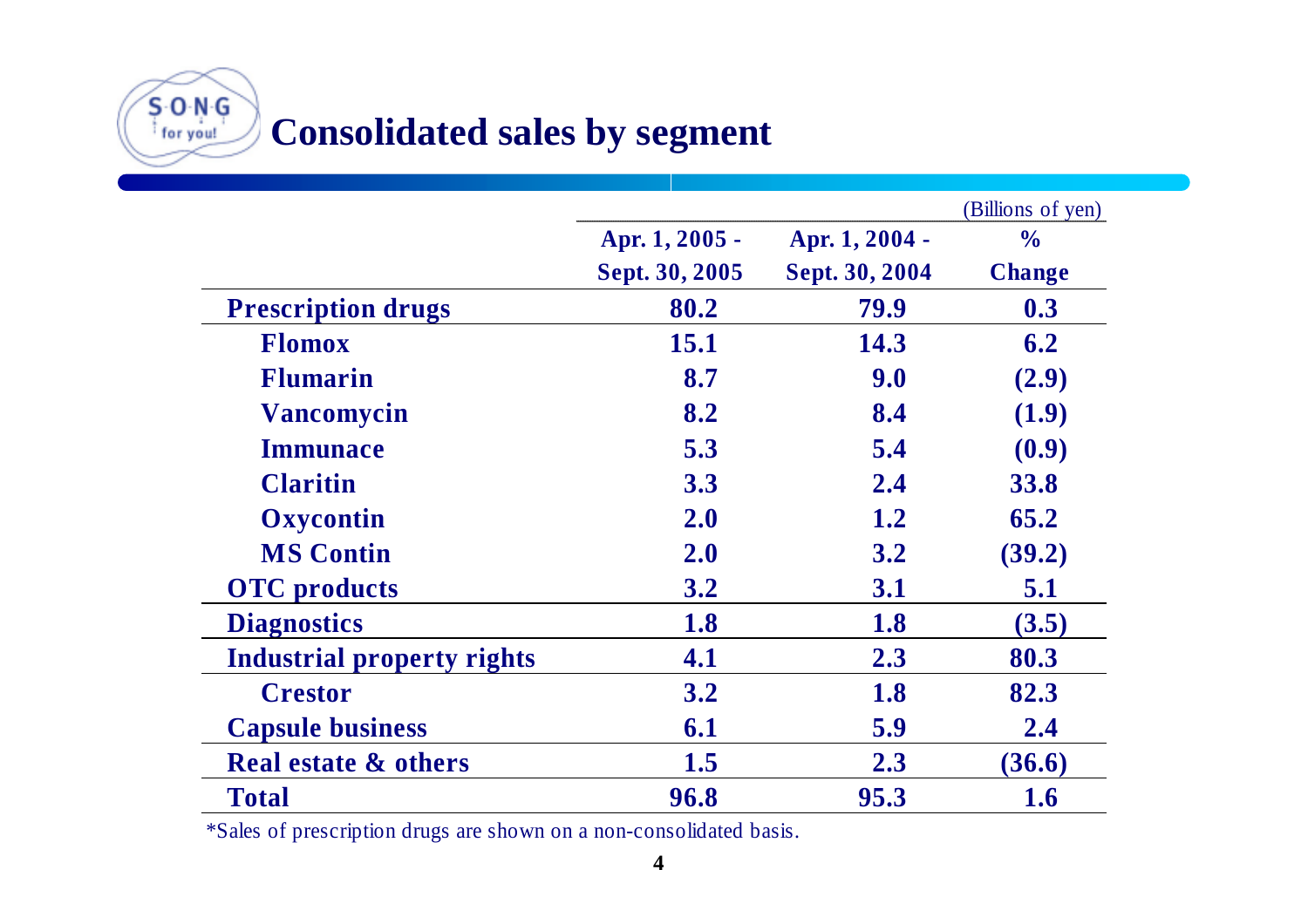

|                              |                                  |       |                                  |       |                                | (Billions of yen)            |
|------------------------------|----------------------------------|-------|----------------------------------|-------|--------------------------------|------------------------------|
|                              | Apr. 1, 2005 -<br>Sept. 30, 2005 |       | Apr. 1, 2004 -<br>Sept. 30, 2004 |       | $\frac{0}{0}$<br><b>Change</b> | Increase/<br><b>Decrease</b> |
|                              |                                  |       |                                  |       |                                |                              |
| <b>Sales</b>                 |                                  | 96.8  |                                  | 95.3  | 1.6                            | 1.5                          |
| [Royalty income]             |                                  | [4.1] |                                  | [2.3] |                                | [1.8]                        |
|                              | 36.9                             |       | 38.6                             |       |                                |                              |
|                              | [38.6]                           |       | [39.6]                           |       |                                |                              |
| <b>Cost of sales</b>         |                                  | 35.7  |                                  | 36.8  | (2.9)                          | 1.1                          |
|                              | 50.6                             |       | 50.5                             |       |                                |                              |
| <b>SG&amp;A</b> expenses     |                                  | 49.0  |                                  | 48.2  | 1.6                            | 0.8                          |
| <b>Selling &amp; General</b> |                                  | 33.7  |                                  | 32.4  | <b>3.9</b>                     | 1.3                          |
| <b>R&amp;D</b>               |                                  | 15.3  |                                  | 15.8  | (3.2)                          | (0.5)                        |
|                              | 12.5                             |       | <b>10.9</b>                      |       |                                |                              |
| <b>Operating income</b>      |                                  | 12.1  |                                  | 10.3  | 17.5                           | 1.8                          |

for you!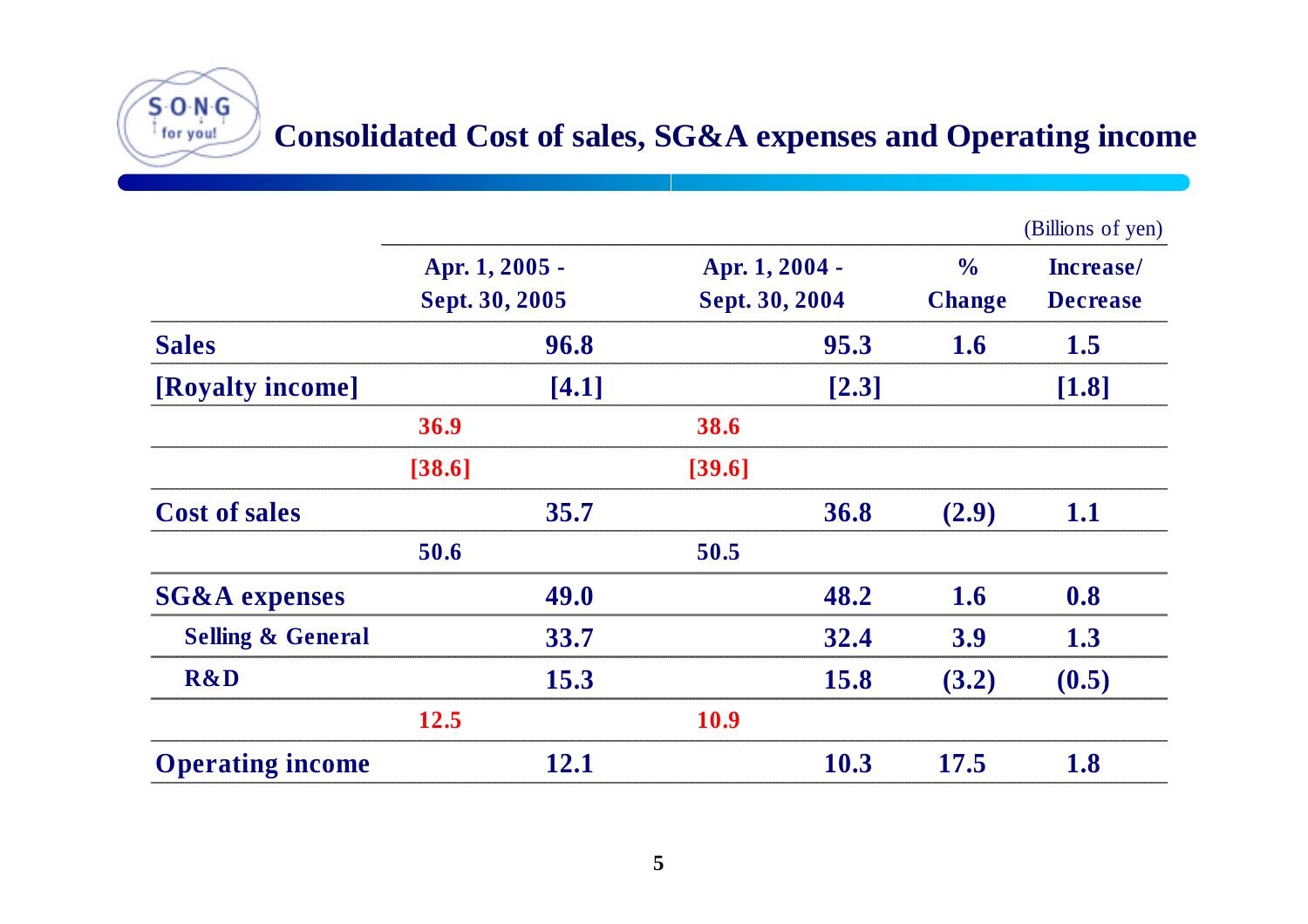**Profit and Loss analysis. Effect on Operating income**

|                                          | <b>Effect on</b><br><b>Operating income</b> |
|------------------------------------------|---------------------------------------------|
|                                          | (Billions of yen)                           |
| <b>Decrease in sales</b>                 | (0.2)                                       |
| <b>Increase in royalty income</b>        | <b>1.8</b>                                  |
| Decrease in manufacturing costs          | <b>1.0</b>                                  |
| Increase in selling and general expenses | (1.3)                                       |
| <b>Decrease in R&amp;D expenses</b>      | 0.5                                         |
| <b>Total</b>                             | 1.8                                         |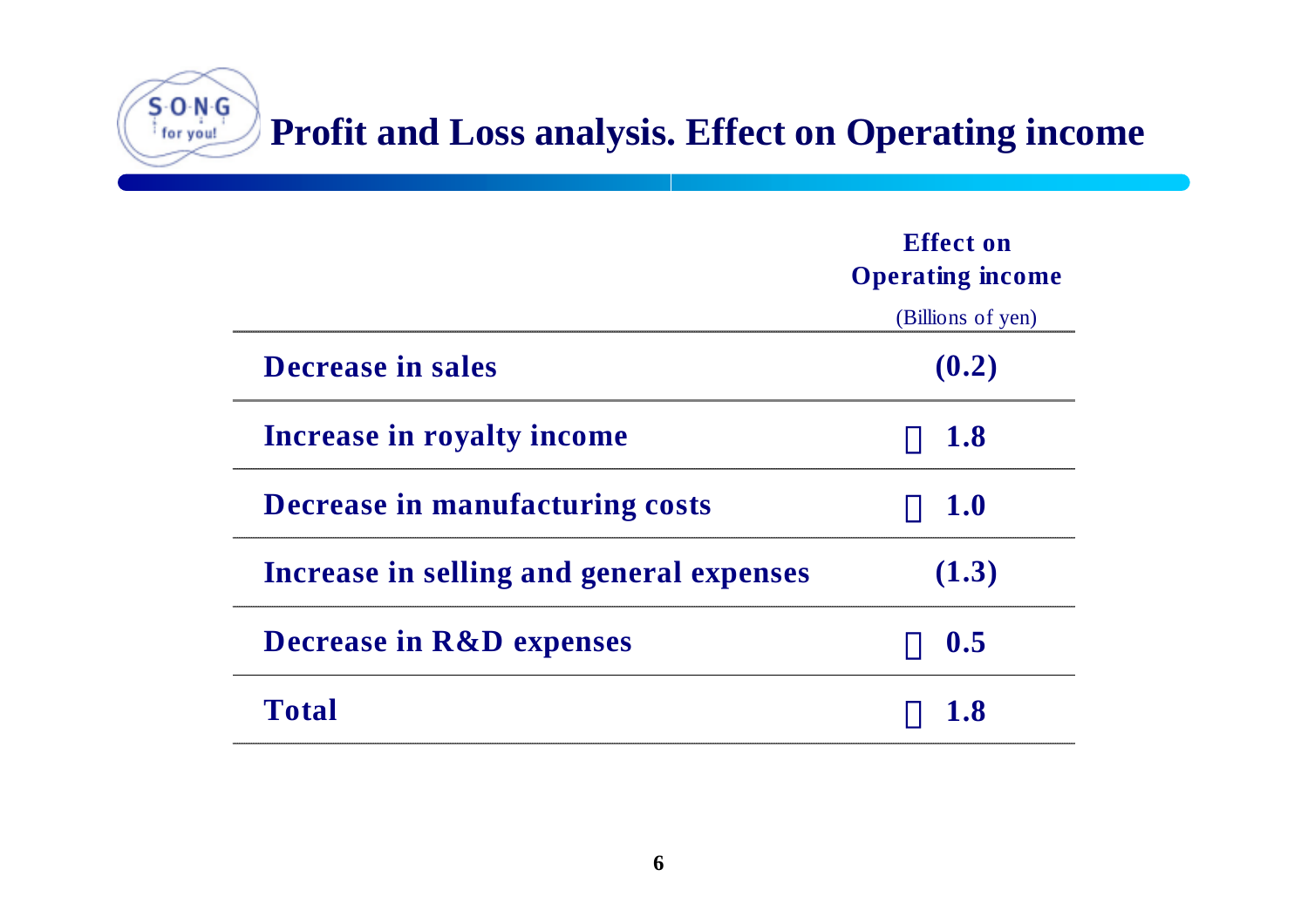

## **Forecast results for fiscal 2005 : Transfer of capsule business**

## **Capsule business**

**Shionogi Qualicaps Co., Ltd. Shionogi Europe B.V. Shionogi Qualicaps, Inc. Shionogi Qualicaps, S.A.**

**Transferred all shares of eachcompany to the Carlyle Group \* Completed on Oct. 3, 2005**

#### ・**Concentrate management resources on prescription drug business**

### **Influence on the forecast results**

・**Decrease in sales : about ¥12 billion /year**

**Decrease in operating income : about ¥1.4 billion /year** 

**Improvement in cost of sales : about 2 points/year on a consolidated basis in or after FY 2006** 

・**Forecast extraordinary gains : ¥12 billion on a non-consolidated basis and ¥8.8 billion on a consolidated basis**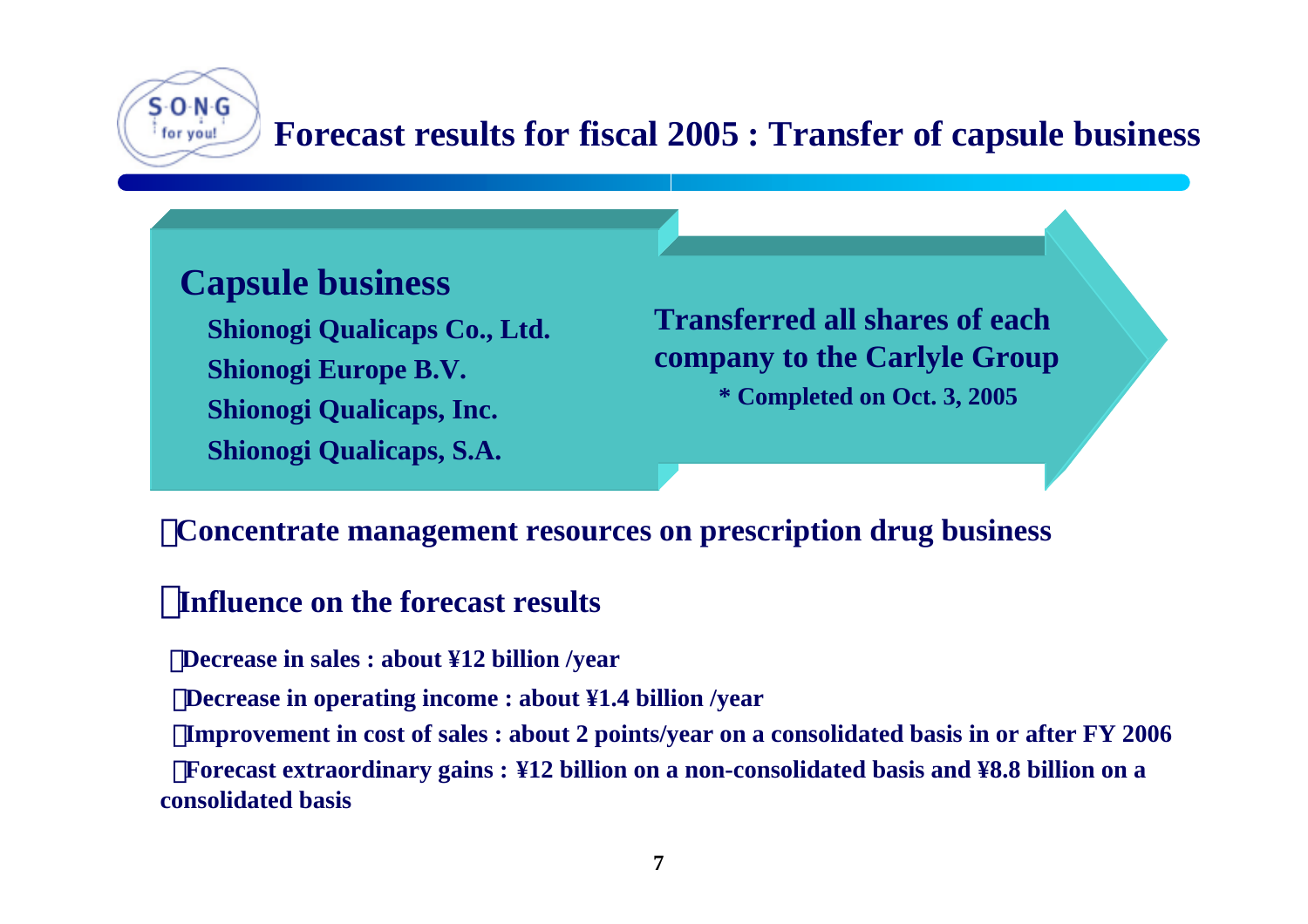## **Forecast consolidated and non-consolidated results for FY 2005**

|                                      |                 |                | (Billions of yen) |
|--------------------------------------|-----------------|----------------|-------------------|
|                                      | <b>FY 2005</b>  | <b>FY 2004</b> | $\frac{0}{0}$     |
| $\langle$ Consolidated $\rangle$     | <b>Forecast</b> | <b>Results</b> | <b>Change</b>     |
| <b>Sales</b>                         | 200.0           | 199.3          | 0.3               |
| <b>Operating income</b>              | 29.3            | 28.7           | 2.0               |
| <b>Ordinary income</b>               | 28.5            | 27.8           | 2.5               |
| <b>Net income</b>                    | 22.5            | 18.9           | 18.8              |
| $\langle$ Non-consolidated $\rangle$ |                 |                |                   |
| <b>Sales</b>                         | 187.0           | 180.7          | 3.5               |
| <b>Operating income</b>              | 26.5            | 24.5           | 7.8               |
| <b>Ordinary income</b>               | 27.8            | 25.4           | 9.0               |
| <b>Net income</b>                    | 26.5            | 17.7           | 49.0              |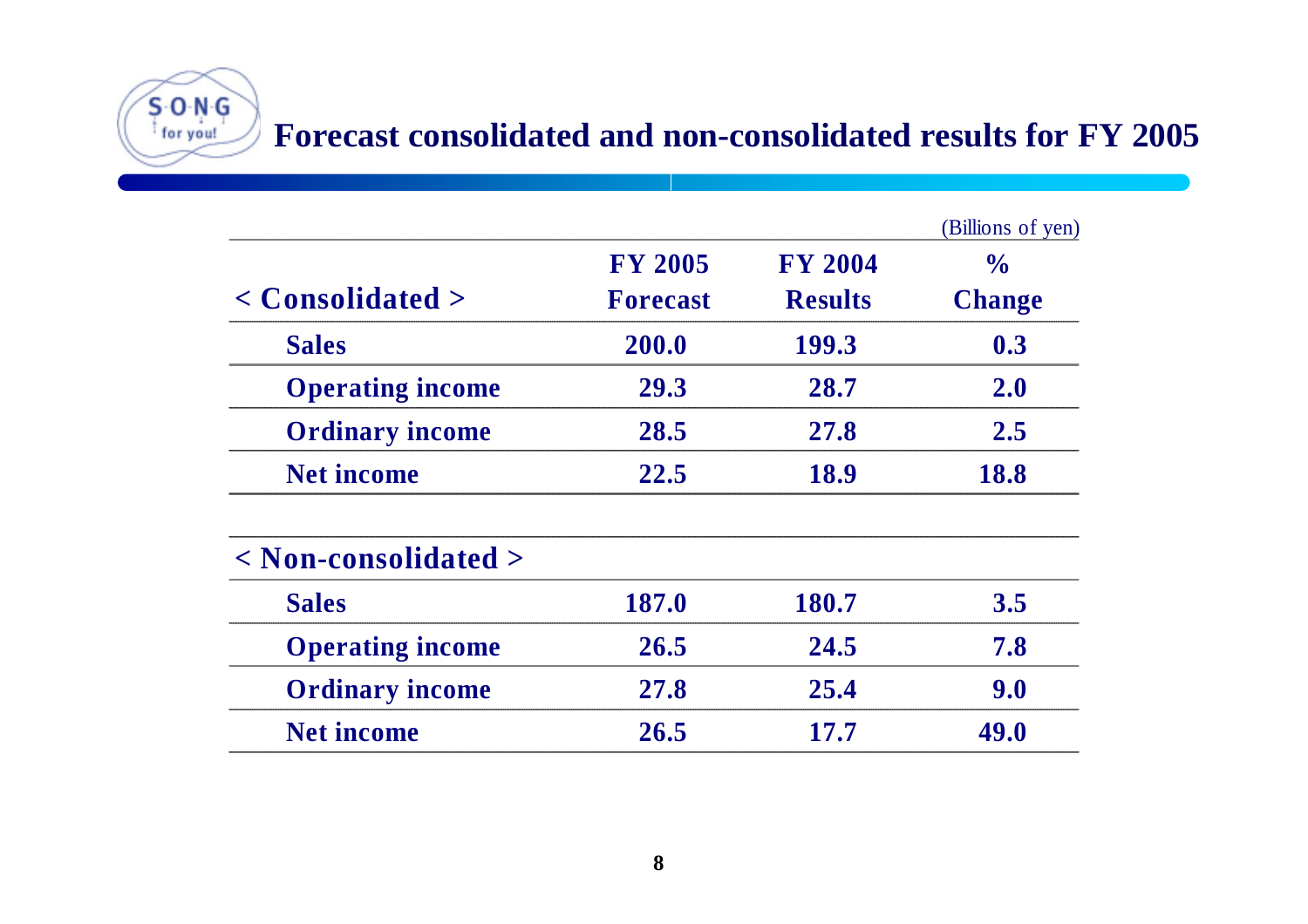**Forecast consolidated sales by segment**

SONG for you!

|                                  |                 |                | (Billions of yen) |
|----------------------------------|-----------------|----------------|-------------------|
|                                  | <b>FY 2005</b>  | <b>FY 2004</b> | $\frac{0}{0}$     |
|                                  | <b>Forecast</b> | <b>Results</b> | <b>Change</b>     |
| <b>Prescripition drugs</b>       | <b>171.0</b>    | 168.0          | 1.8               |
| <b>Flomox</b>                    | 34.3            | 33.2           | 3.4               |
| <b>Flumarin</b>                  | 16.5            | <b>17.0</b>    | (2.9)             |
| <b>Vancomycin</b>                | 15.7            | 16.1           | (2.3)             |
| <b>Imunace</b>                   | 10.5            | 10.4           | 1.4               |
| <b>Claritin</b>                  | 10.3            | 8.9            | 15.3              |
| Oxycontin                        | 4.7             | 2.9            | 62.2              |
| <b>MS</b> contin                 | 4.0             | 5.6            | (28.0)            |
| Finibax                          | <b>1.0</b>      |                |                   |
| <b>Avelox</b>                    | <b>1.0</b>      |                |                   |
| <b>OTC</b> products              | 6.6             | 6.3            | 4.1               |
| <b>Diagnostics</b>               | 3.3             | 3.5            | (7.8)             |
| <b>Industrial property right</b> | <b>10.0</b>     | 6.1            | 63.8              |
| <b>Crestor</b>                   | 8.5             | 4.8            | 77.1              |
| <b>Capsule business</b>          | 6.1             | <b>11.8</b>    | (49.1)            |
| <b>Real estate &amp; Others</b>  | 3.0             | 3.3            | (11.6)            |
| <b>Total</b>                     | 200.0           | 199.3          | 0.3               |

Sales of prescription drugs are shown on non-consolidated basis.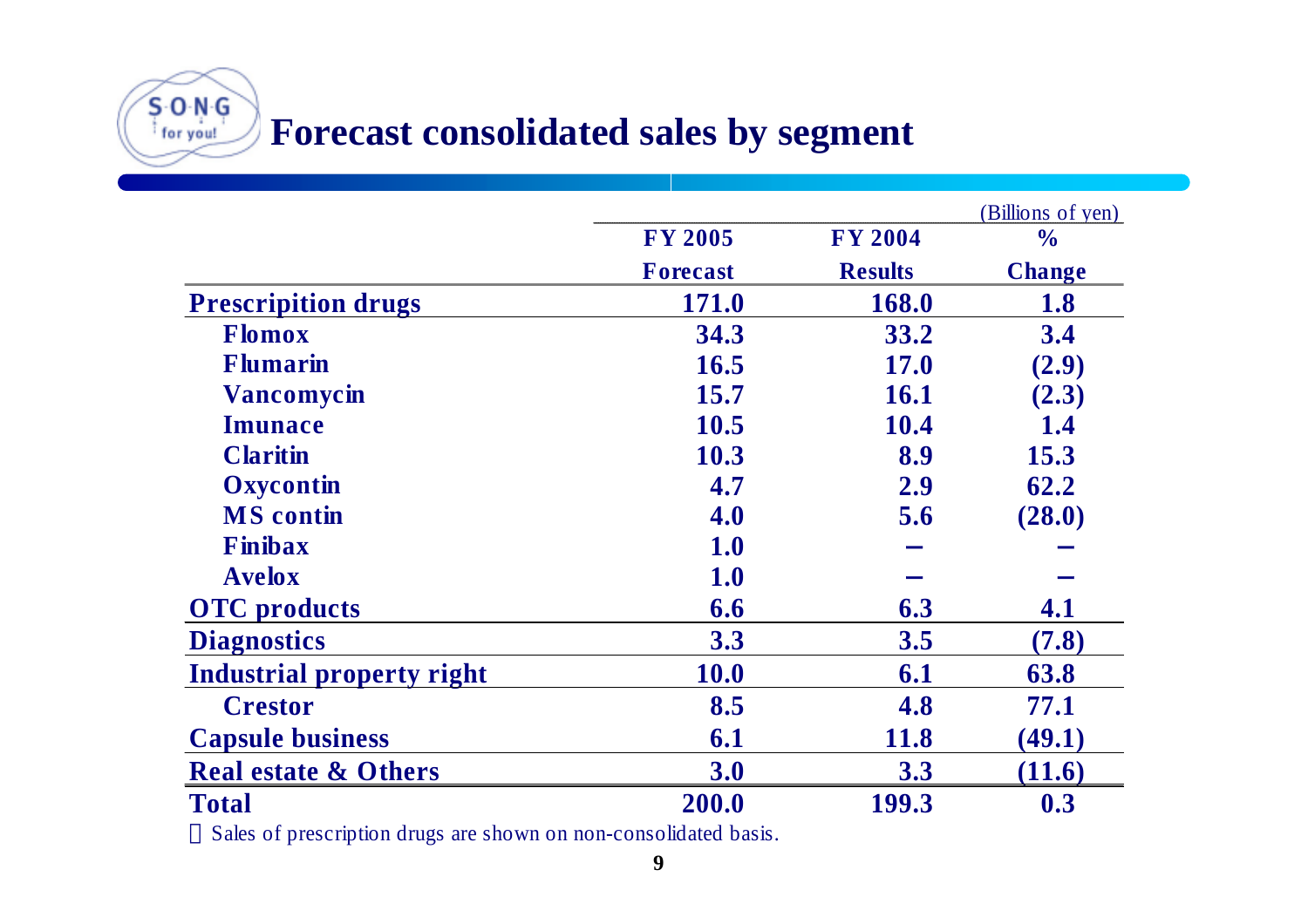**Forecast consolidated operating income**

 $50N$ for you!

|                            |                            |        |                |       |               | (Billions of yen) |           |
|----------------------------|----------------------------|--------|----------------|-------|---------------|-------------------|-----------|
|                            | <b>FY 2005</b><br>Forecast |        | <b>FY 2004</b> |       |               | $\frac{1}{2}$     | Increase/ |
|                            |                            |        | <b>Results</b> |       | <b>Change</b> | <b>Decrease</b>   |           |
| <b>Sales</b>               |                            | 200.0  |                | 199.3 | 0.3           | 0.7               |           |
| [Royalty income]           |                            | [10.0] |                | [6.1] |               | [3.9]             |           |
|                            | 34.8                       |        | 37.2           |       |               |                   |           |
|                            | [36.6]                     |        | [38.3]         |       |               |                   |           |
| <b>Cost of sales</b>       |                            | 69.5   |                | 74.0  | (6.2)         | (4.5)             |           |
|                            | 50.6                       |        | 48.4           |       |               |                   |           |
| <b>SG&amp;A</b> expenses   |                            | 101.2  |                | 96.6  | 4.8           | 4.6               |           |
| <b>Selling and General</b> |                            | 67.2   |                | 67.2  | 0.1           | 0.0               |           |
| <b>R&amp;D</b>             |                            | 34.0   |                | 29.4  | 15.6          | 4.6               |           |
|                            | 14.7                       |        | 14.4           |       |               |                   |           |
| <b>Operating income</b>    |                            | 29.3   |                | 28.7  | 2.0           | 0.6               |           |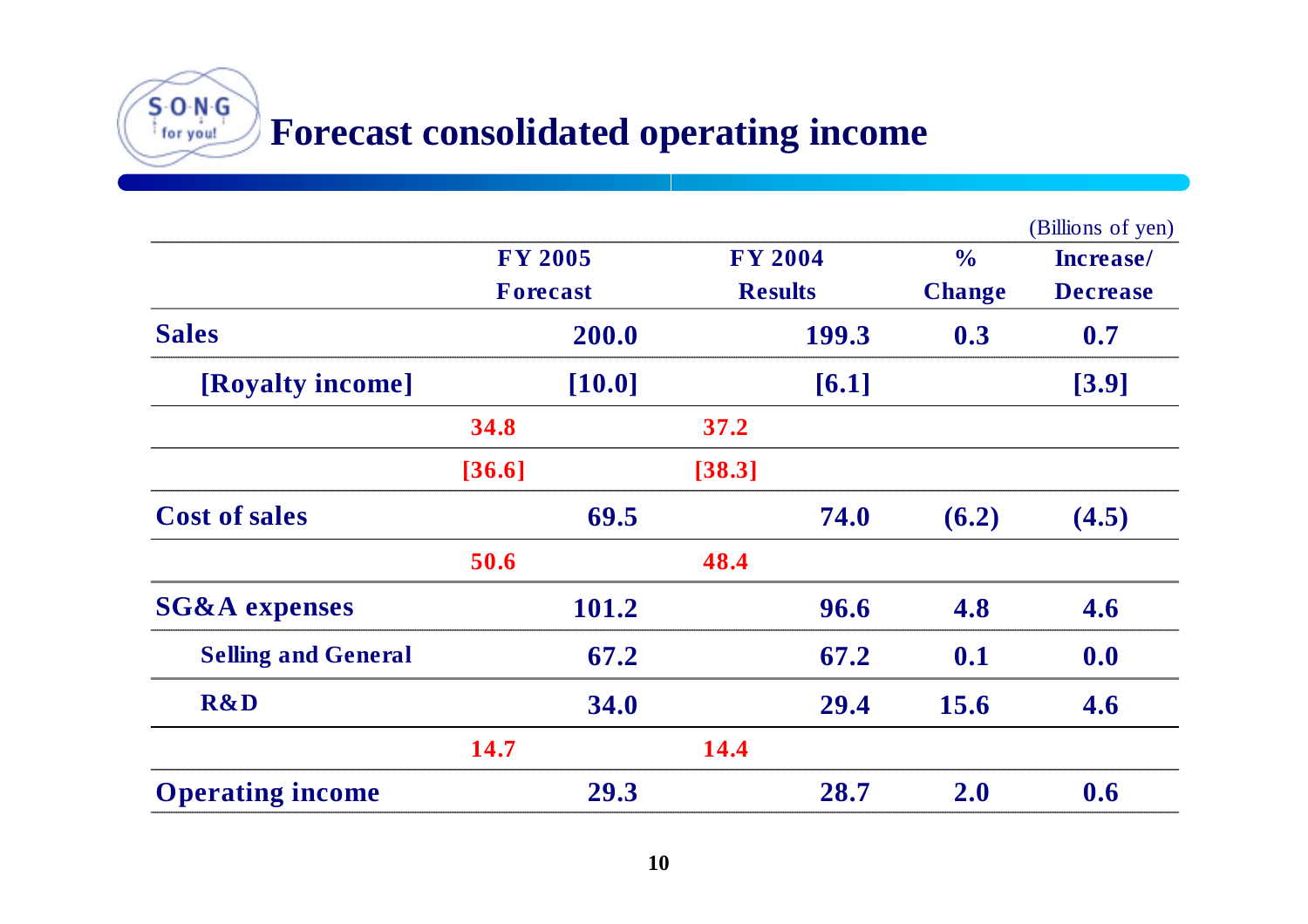

#### **Fundamental policy on appropriation of retained earnings**

**The Company's basic policy is to distribute profits while taking into account capital requirements for future business development and the trend of results in each fiscal term. Concerning dividends, the Company follows a policy of distributing dividends in proportion to results for each fiscal term, and aims to make stable increases in the dividend in the medium to long term.**

**The Company also flexibly uses share repurchases as a means of improving capital efficiency.**

**The Company continues to study an appropriate dividend policy, setting a payout ratio of around 25 percent as a benchmark, while maintaining a stable dividend.**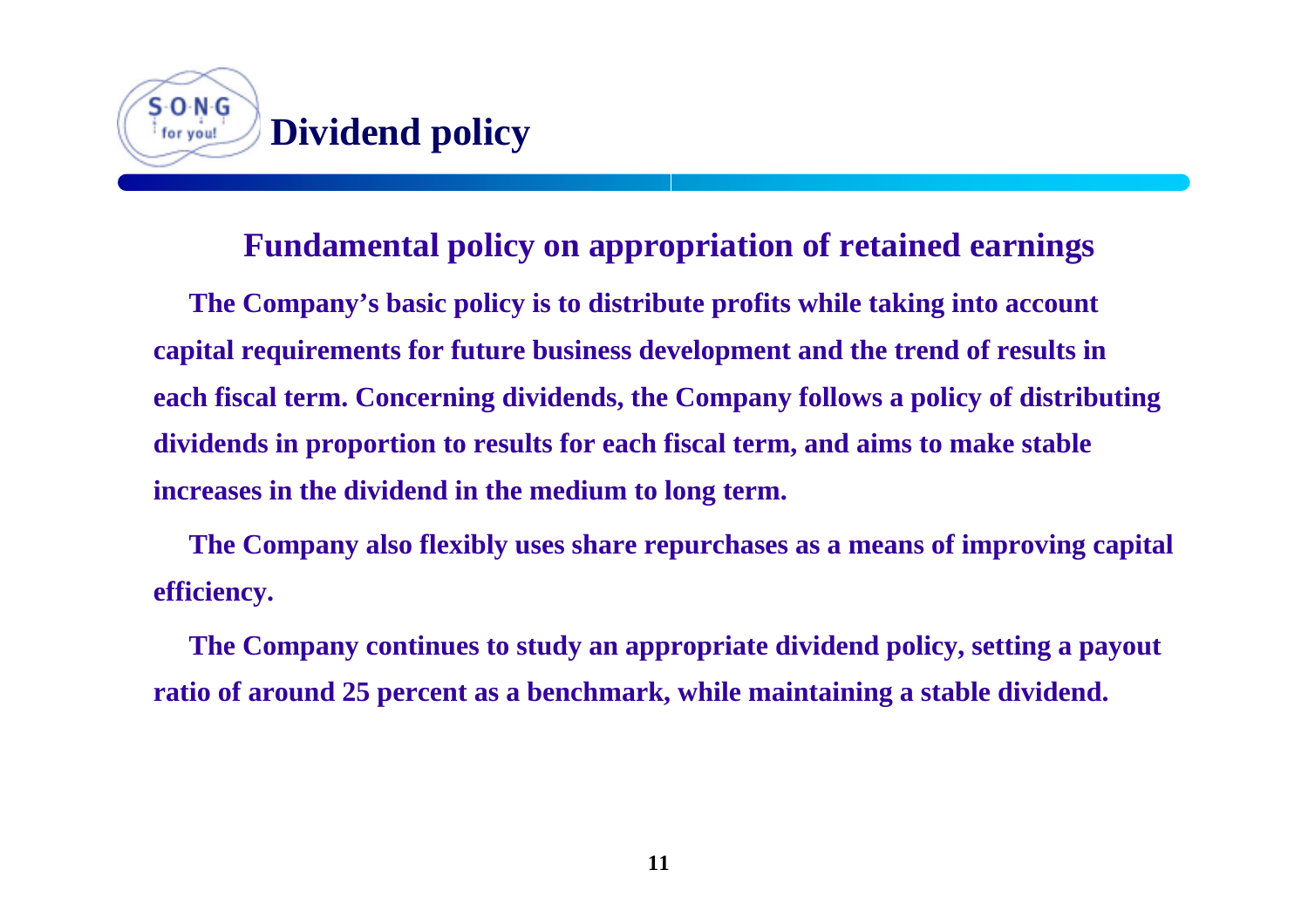

**Made tangible progress in building a new R&D organization according to each R&D area so that people from research, development & supporting staff can work more closely**

γ **MPDR\* cooperation system started functioning efficiently through the TA conference.**

**Thoroughly upgrade the prioritization policy and develop a system to implement R&D policy more effectively**

- γ **Research: Review every 3 months** γ **Reset**
- γ **Development**:**Redistribute in-house resources by fully utilizing CRO**

### **Build an R&D organization that can function flexibly**

**\* MPDR**:**Marketing, Production, Development, Research TA**:**Therapeutic Area**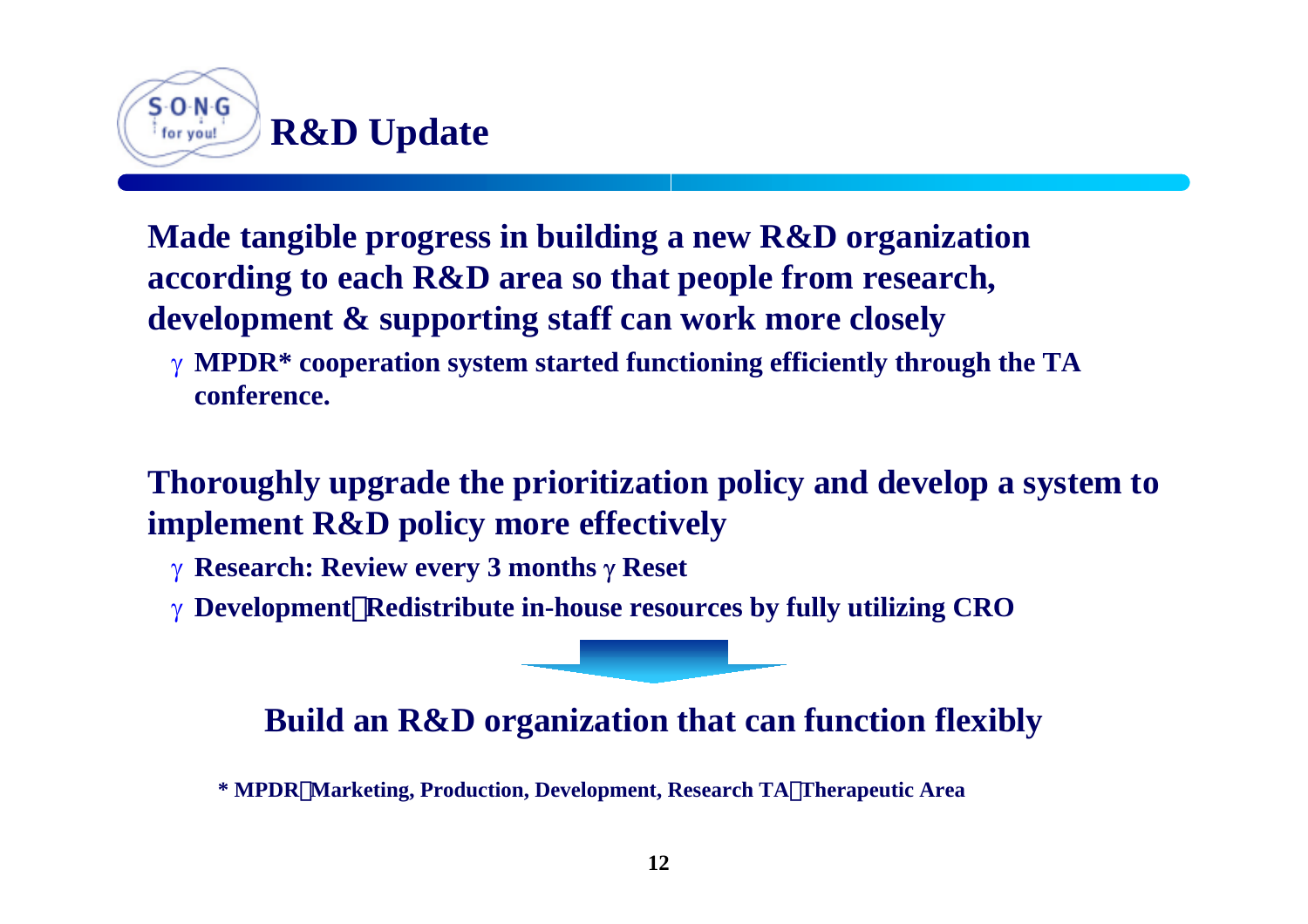

## **Finibax (Doripenem) and Avelox (Moxifloxacin) : Approved**

### **3 products under review by authorities : No questionable issues for approval**

### **Products in the late development stage (Domestic)**: **Advancing on schedule**

- **LY248686 (Depression)**
- **S-7701 (Idiopathic interstitial pulmonary fibrosis)**
- **Irbesartan (Hypertension) Additional clinical studies**
- **PLCM**: **Crestor** γ **IVUS study is under way : Finibax** γ **Comparative study is under way. (250mg x 3 times / day and 250mg x twice / day)**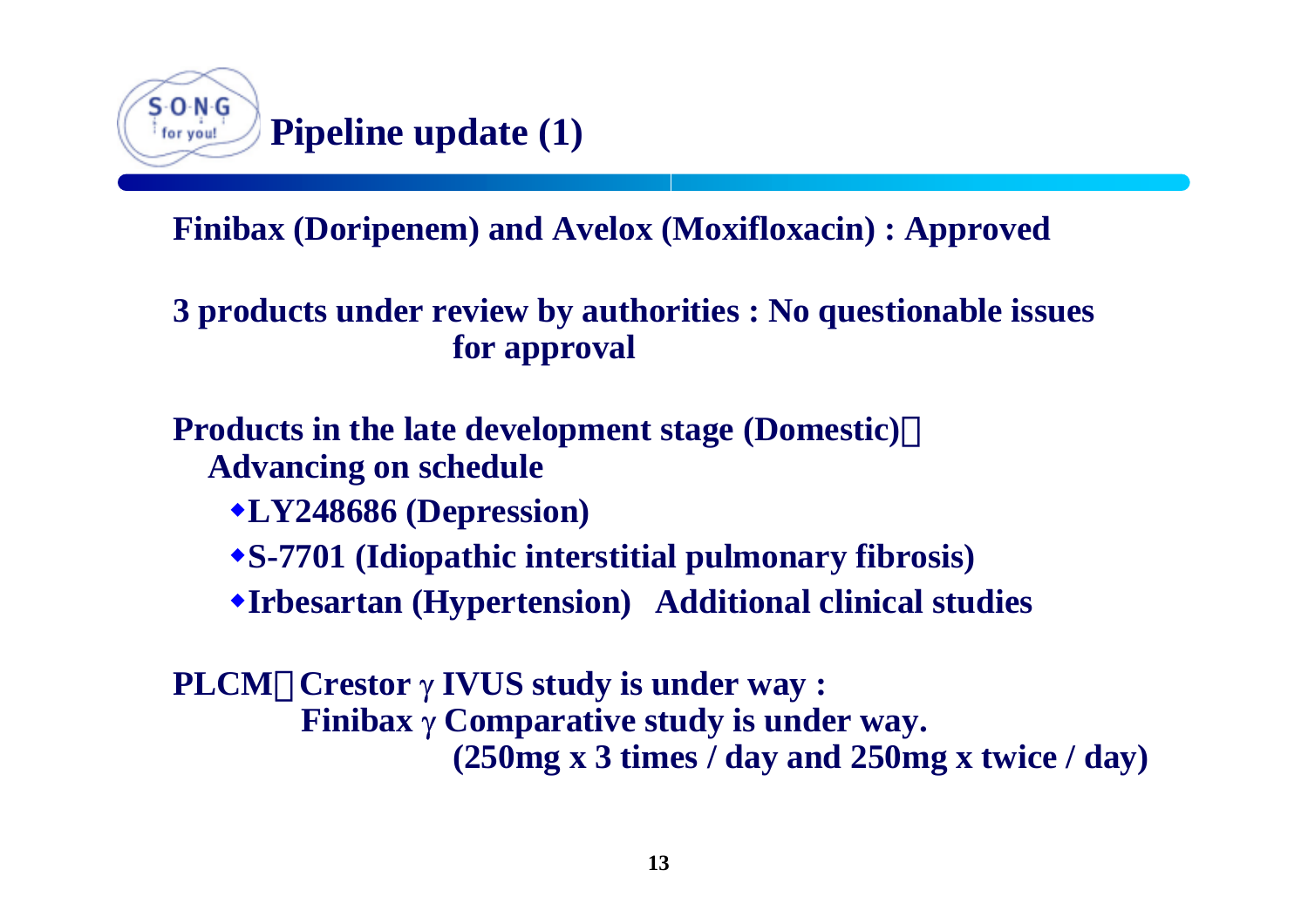

## **Initiated Phase II clinical studies<Domestic> LY248686**:**Diabetic peripheral naturopathic pain S-013420 (Novel microlide antibiotic (oral)** : **Respiratory infection <Overseas> S-2367 : Obesity S-5751 : Bronchial asthma**

**Moved from Phase I to Phase I / II (Domestic) NS-75B : Prostate hypertrophy**

**Pipeline adjustment and prioritization is getting on track.**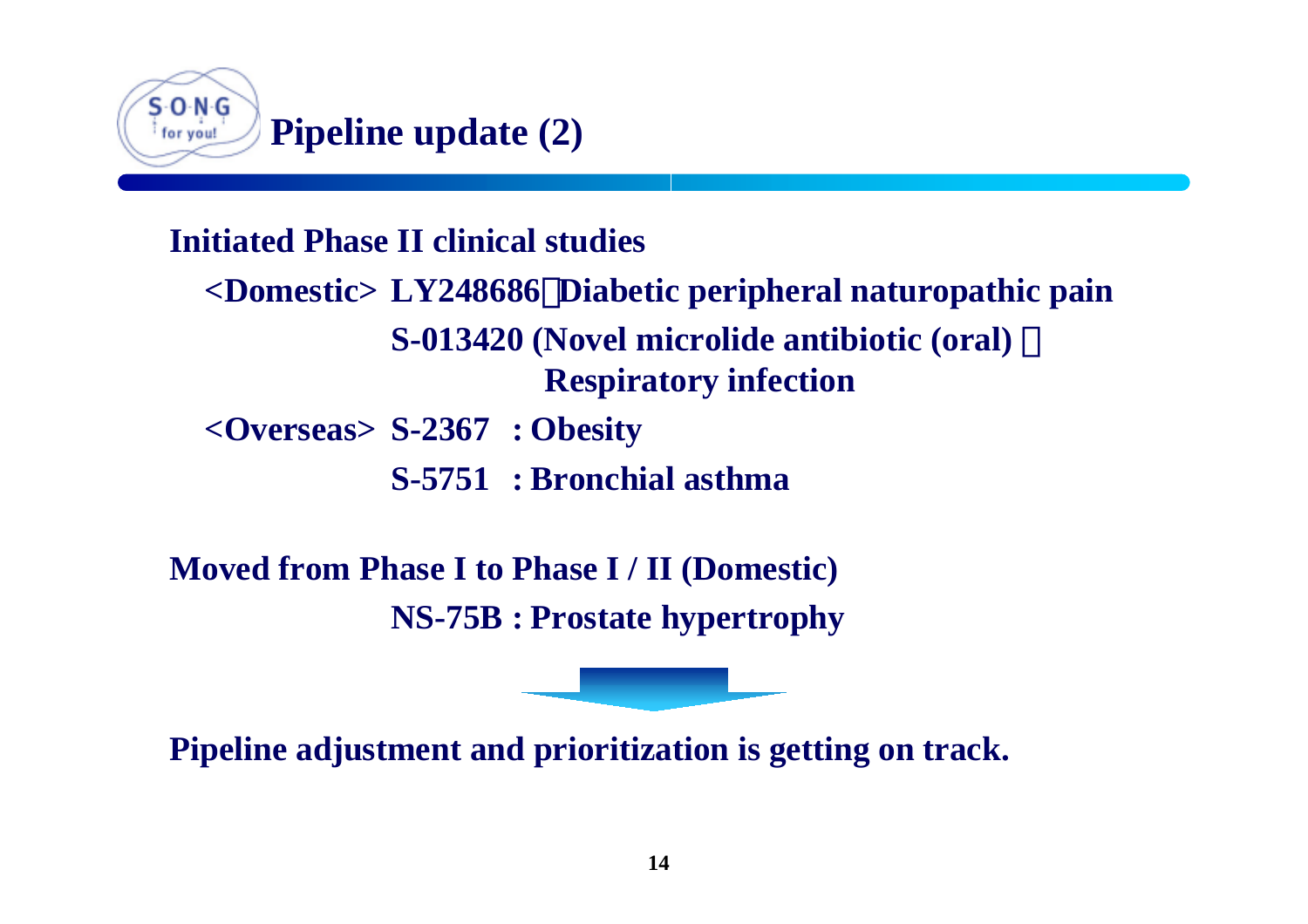

**Projects in the late stages of research are advancing smoothly.**

- **Decided to search for a back-up compound effective against gram-negative bacteria**
- **FTIH pre-stage (Late research pre-clinical) : 4 compounds**
- γ **Projects to follow the above : 4 projects**

## **Exclusive alliance agreement in pain field**

γ **Is nearing the final stage**

**Strong commitment to achieve the goals of the 2nd medium-term business plan**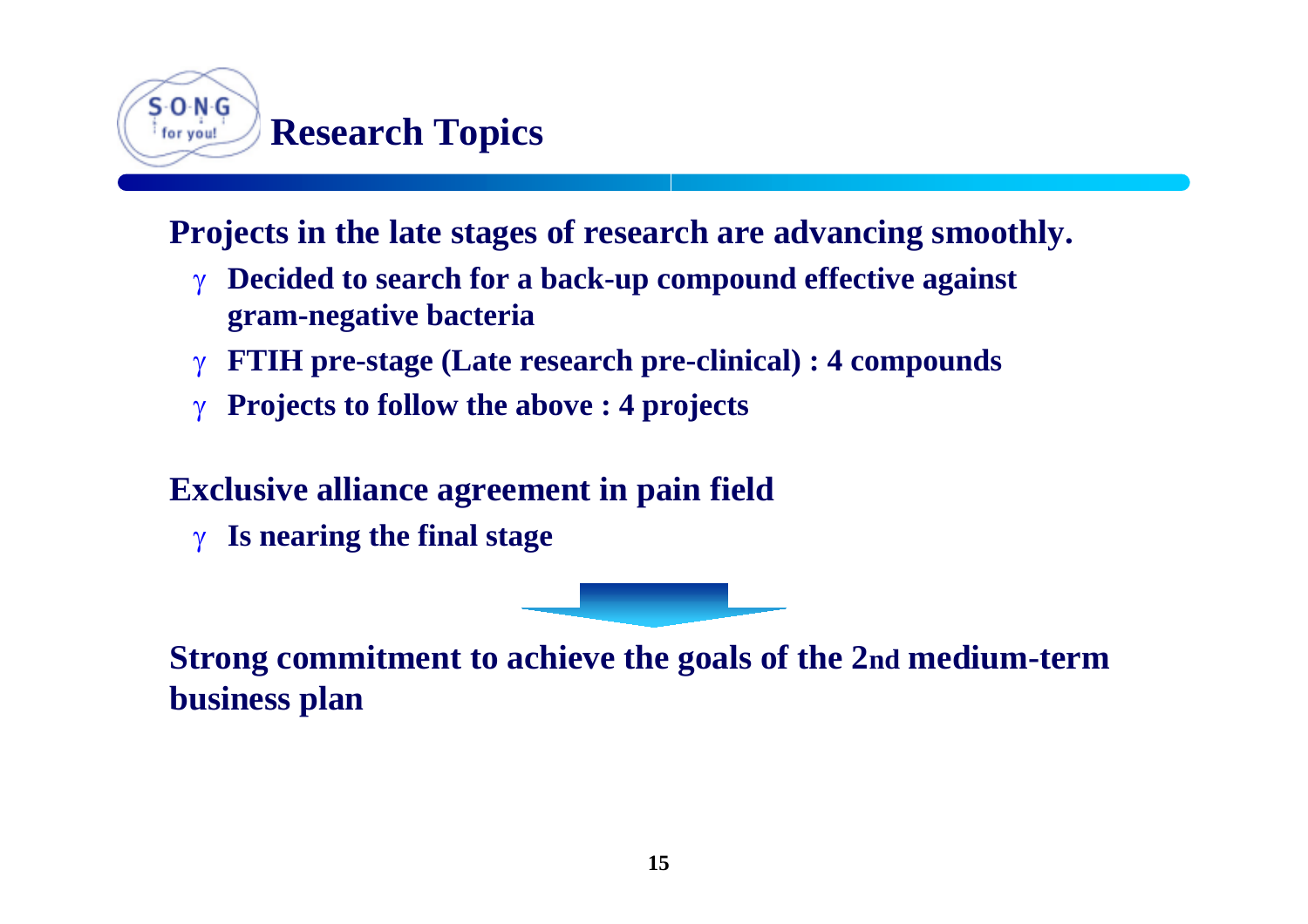## **Sales & Marketing**:**Infectious disease drugs (Injectable**)

### **Further enhance Shionogi's leading position in the antibiotics market**

### **• FY 2005** The 1st half

S O N G for you!

- **Market share: Flumarin + Broact** γ **22.4% in 1st half of FY 2005**
- **New product : Launched Finibax on Sep. 16, 2005**

### **• Strategies to achieve the 2nd medium-term management plan**

- **Carry out information activities focusing on acute care medical facilities (Select & Concentrate** γ **Develop more efficient information activities)**
- **Develop the ability to provide information activities that propose different treatment options according to each patient's disease status through an enhanced product lineup of products with different mechanisms of action**
- **(Injectable products** :**Flumarin, Broact, Finibax, Vancomycin)**
- **Develop more efficient information activities to simultaneously promote other Shionogi products most suitable for treating various complications occurring in connection with infectious diseases**
- **Flumarin + Broact**:**Market size of Cephem antibiotics in FY 2005: ¥98 billion** γ **Target share 23%**
- **Finibax** :**Market size of Carbapenem antibiotics in FY 2005: ¥41.5 billion** γ**Target share 3%**

 **in FY 2009 (Forecast): ¥42 billion**γ**Target share 28%**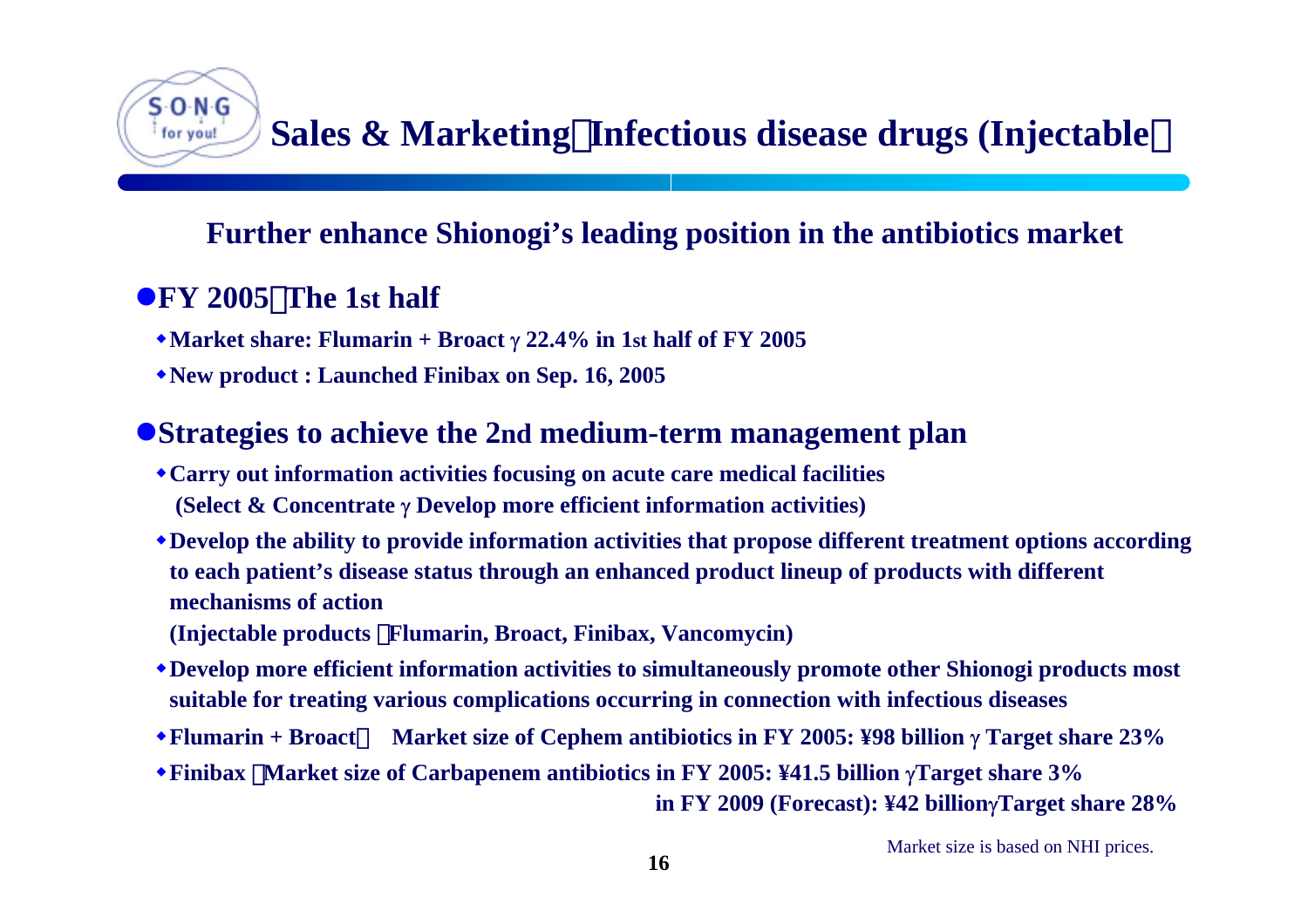**Sales & Marketing : Forecast of infectious treatment market and Shionogi's share (Injectable)**

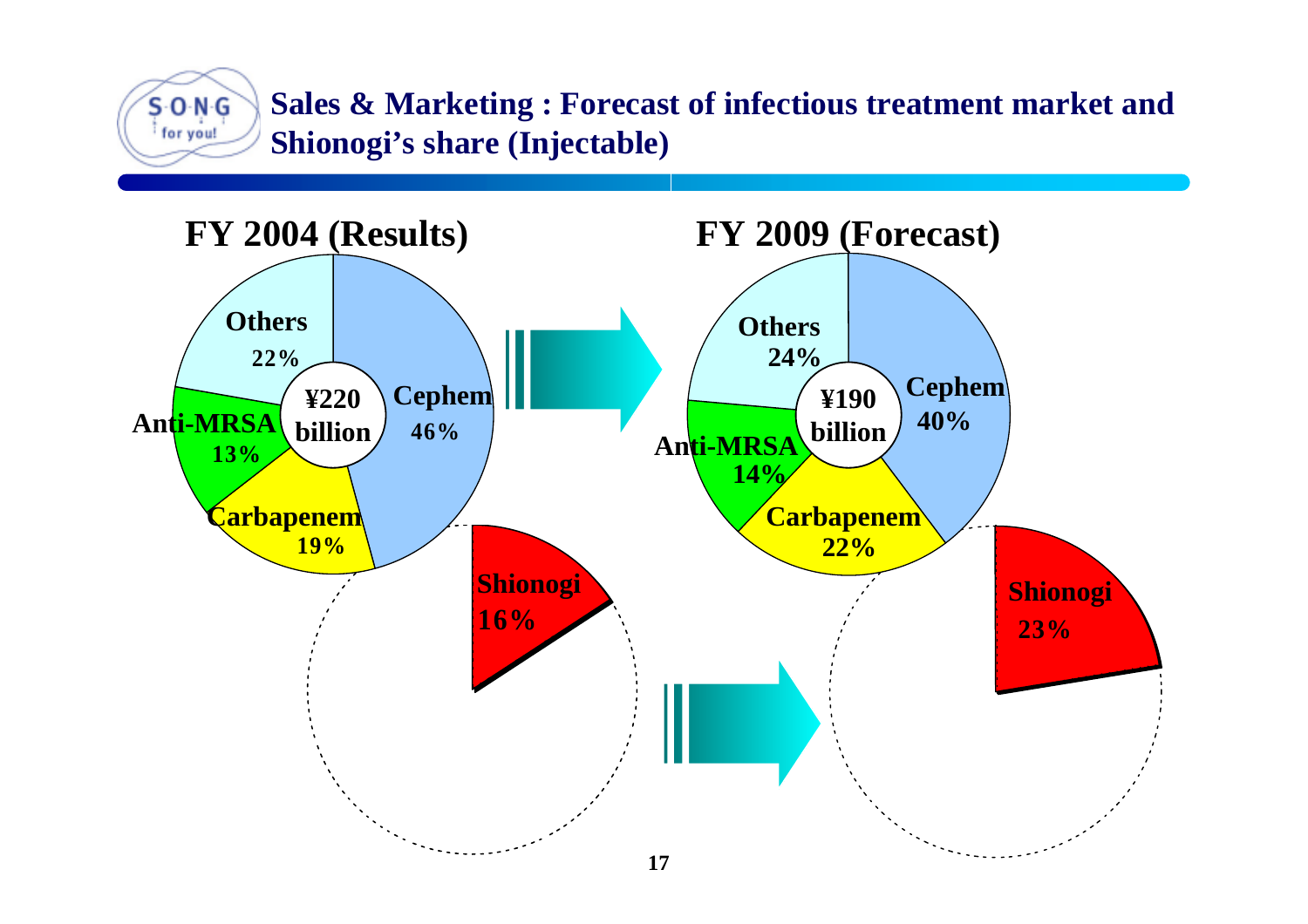## **Sales & Marketing**:**Infectious diseases (Oral)**

## **Further enhance Shionogi's leading position in the antibiotics market**

### **•FY** 2005 The 1st half

⊱O-N-G for you!

**Market share: Flomox** γ **38.8% in the 1st half of FY 2005**

### **• Strategies to achieve the 2nd medium-term business plan**

- **Develop the ability to provide information activities to propose treatment options for respiratory infection according to each patient's disease status through an enriched product lineup of products with different mechanisms of action Flomox Avelox**
- **New product**:**Expand the market for respiratory quinolones through the smooth start-up of Avelox scheduled for December launch**
- **Develop more efficient information activities to simultaneously promote other Shionogi products most suitable for treating various complications occurring in connection with infectious diseases**
- **Flomox: Market size of cephem antibiotics in FY 2005 :¥105 billion** γ **Target share 40%**
- **Avelox : Market size of new quinolone antibiotics in FY 2005: ¥74.5 billion** γ **Target share 1.5% in FY 2009 (Forecast) : ¥65 billion** γ

**Target share 18%**

Market size is based on NHI prices.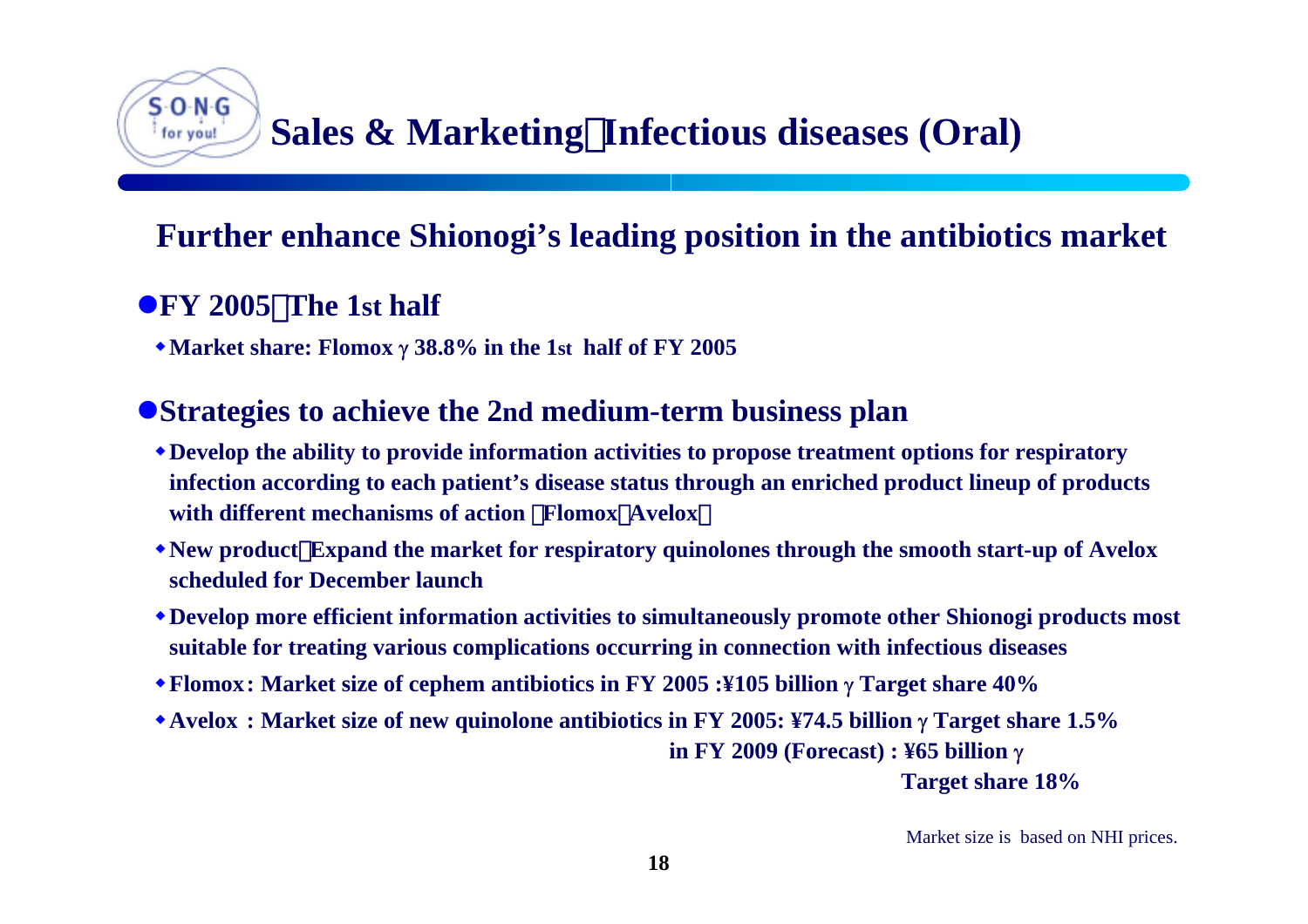**Sales & Marketing**:**Forecast of infectious treatment market and**  $S$  O N  $G$ **Shionogi's share (Oral)** for you!

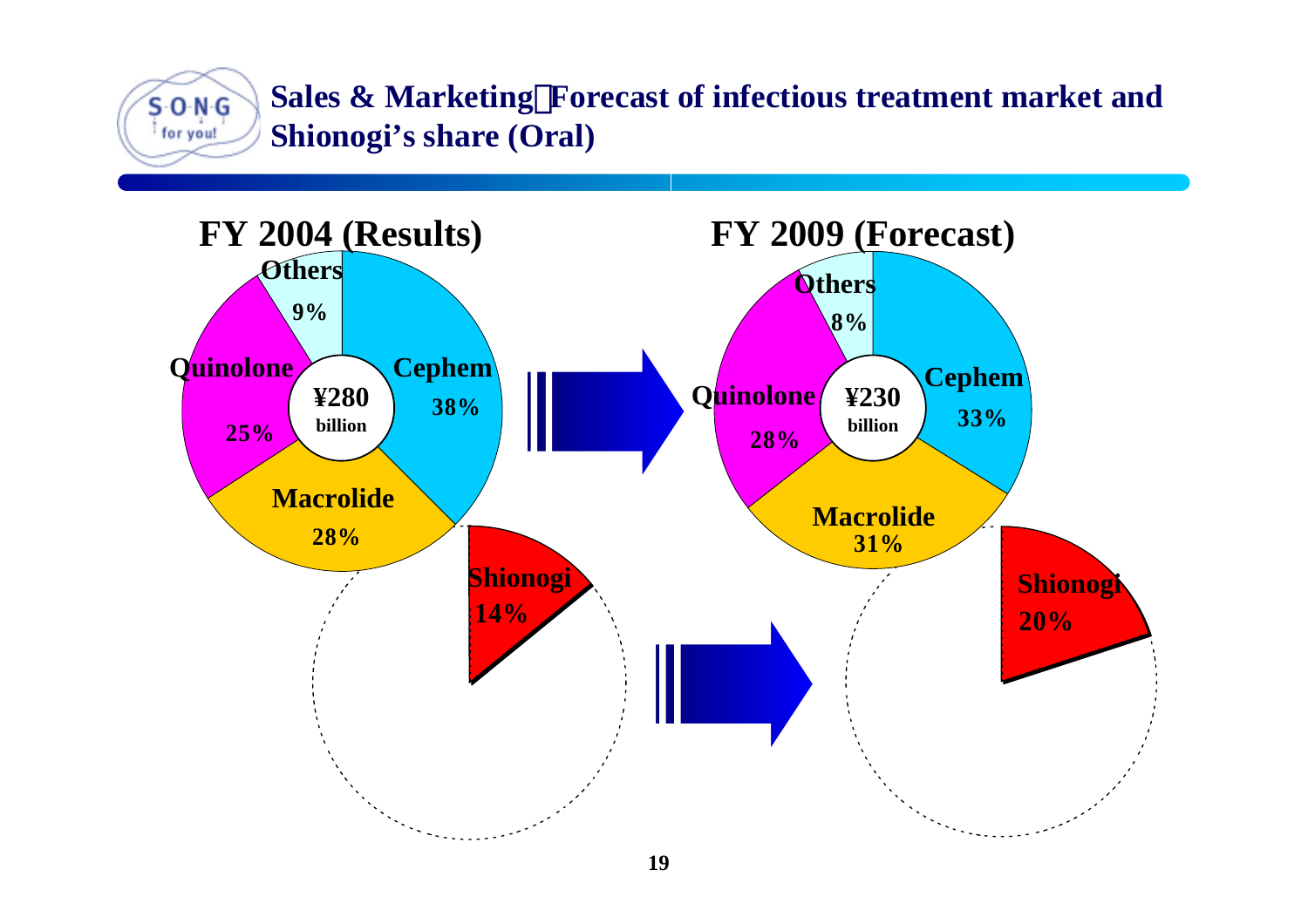#### S-O-N-G **Sales & Marketing**:**Pain** for you!

## **Expanded promotional activities centered on total relief of cancer pain**

### z**FY 2005**:**The 1st half**

**DOT\* share for Oxycontin : 28% in FY 2004 on average** γ **Over 40% in FY 2005**

**: Oxycontin + MS Contin : Remain unchanged**

### **• Strategies to achieve the 2nd medium-term business plan**

- **As the Company's social mission, continue educational activities to unversed medical practitioners**
- **Expand information activities for proper use of the products according to the severity of individual patient's pain**
- **Launch immediate release formulations to accelerate the realization of the total relief of cancer pain**
- Organized activities Promote the understanding of the WHO treatment system by holding small **seminars or workshops (400~500 times / year)**
- **Market size in FY 2005 : ¥32 billion / Sales value share : 40% (Oxycontin + MS Contin)**
- **Market size in FY 2009 (Forecast) : ¥35.5 billion / Sales value share : 50% (Oxycontin + MS Contin)**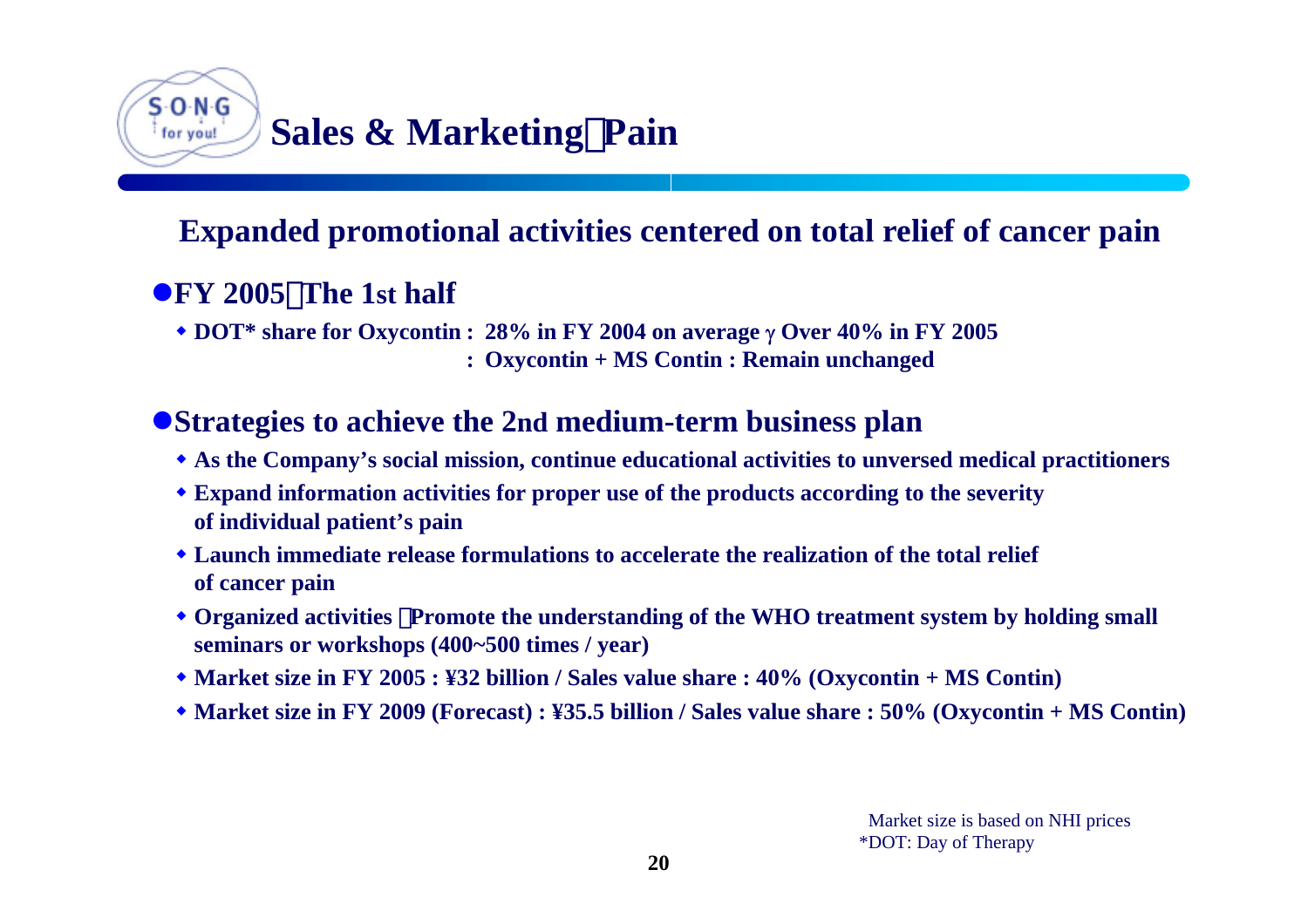# $S O N G$ for you!

## **Sales & Marketing : Pain**

**DOT (Cumulative number of prescribed dates) - Monthly Trend**

### **Since 2005, Oxycontin has become the No.1 product in the number of patients who were prescribed morphine or related products.**

**Note: For calculation purposes, Oxy=30mg, MSC=60mg & Phentanyl patch=3mg were each regarded as an average daily dosage. Data source and subjected period: IMS JMDI 1999-2003: 2nd half, 2004: 1st half**

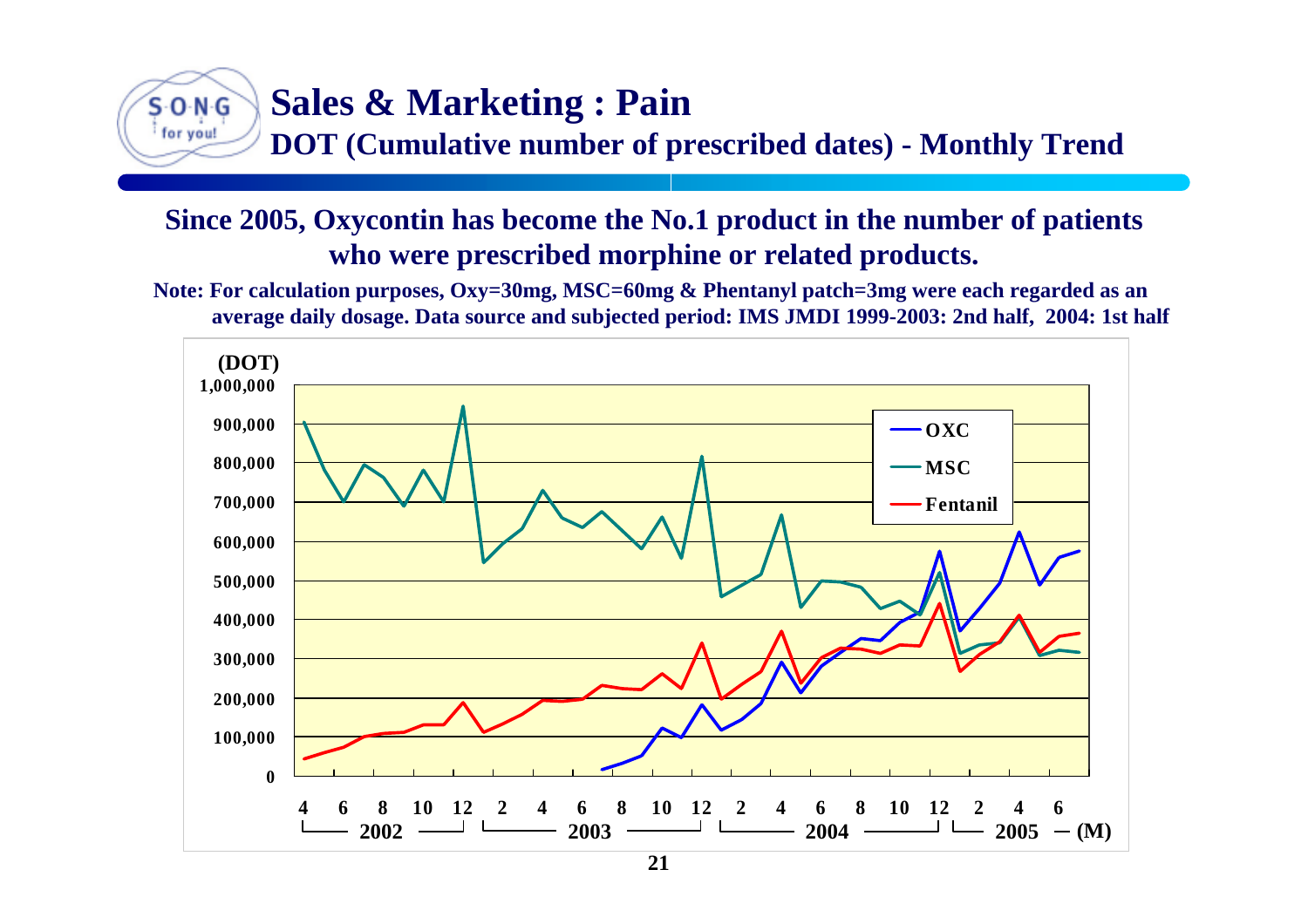#### **Crestor**:**Safety monitoring program update & future**  $S O N G$ for you! **schedule**



### **2. Case report collection schedule**